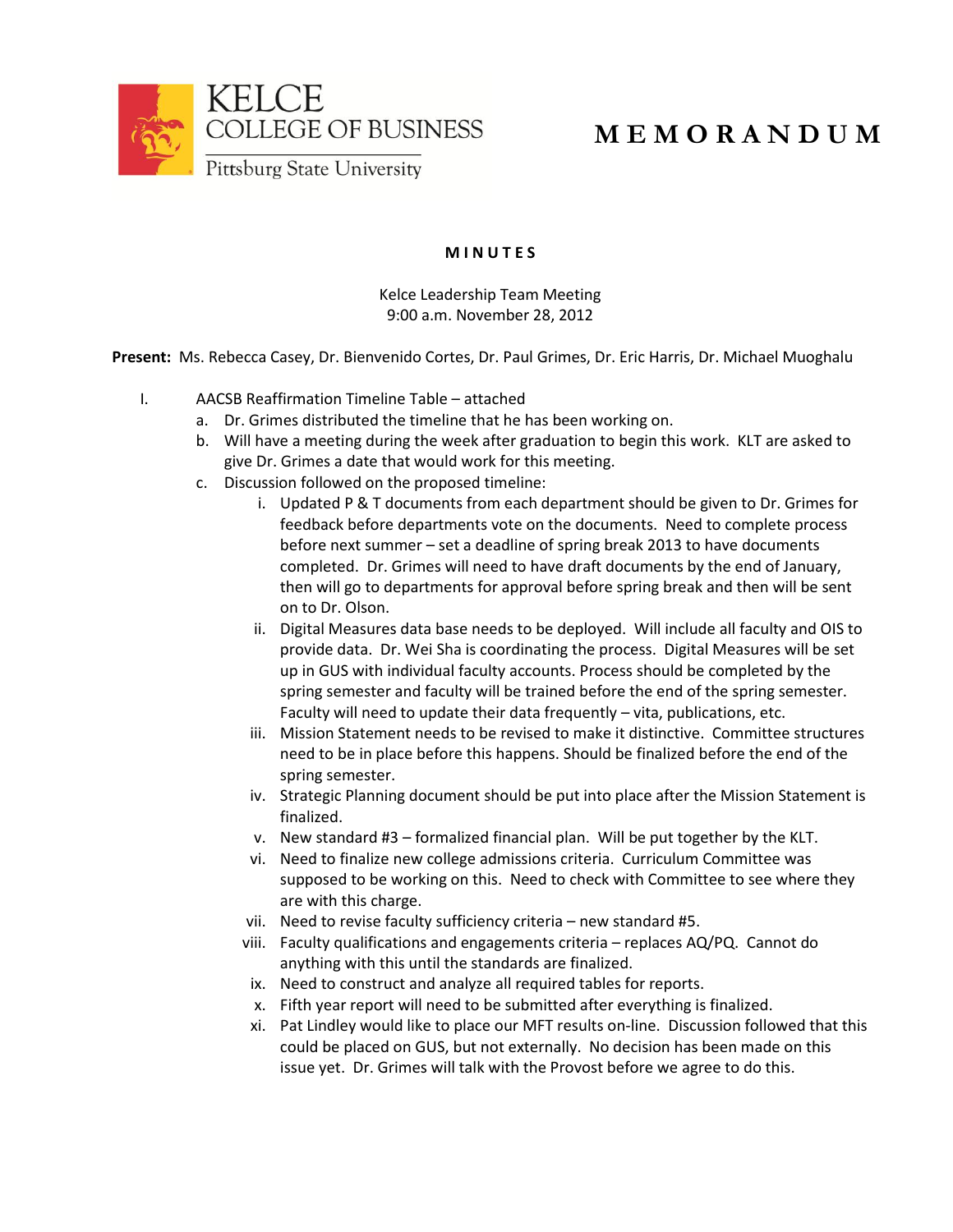- xii. Will try to have AACSB visitation team leader visit PSU in the spring semester (probably early May 2013 if that works for him).
- xiii. KLT were asked to review the timeline and the new standards to see if there is anything missing.
- II. End-of-Semester Faculty Meeting
	- A. Agenda items agenda will be distributed at least one week before meeting
		- 1. Bylaws vote
		- 2. New Standards vote
		- 3. New College Admissions Policy where are we? (Dr. Grimes will visit with Dr. Dalecki).
		- 4. Assessment Update / Plan for Spring Dr. Harris will present at the faculty meeting
		- 5. Timeline Overview and Discussion
		- 6. What else??
			- i. Discussed continuing to use LiveText during the spring semester. Will discuss at the next Assurance of Learning (Assessment) Committee meeting. KLT has recommended that LiveText be discontinued/non-endorsed beginning with the spring 2013 semester.
			- ii. KLT will review the preliminary agenda and will get back with Dr. Grimes if there are any additions.
	- B. Faculty Attendance Issues
		- 1. There are a couple of faculty members who won't be available to come to the meeting because the date had changed. Need to have as many faculty in attendance as possible.
- III. Miscellaneous
	- A. Hospitality Tent Issues debrief meeting with Brad good meeting with Dr. Grimes. Task force has been put together to review / re-write the rules at the hospitality tents.
	- B. Peer and Aspirant Schools list for KBOR / PLC meeting with Steve. List is still being debated by the PLC. Dr. Scott is taking this issue very seriously and has met with PLC on it.
	- C. Graduate Faculty Status Issues currently working to put together a current list of faculty who have graduate faculty status.
	- D. Joplin Tri-State Business Journal articles Ms. Casey and Dr. Choi have a current article published in the Joplin Tri-State Business Journal; Family Friendly status article.
	- E. Mailer for Family Friendly Ranking / New Year's Card send a postcard to our AACSB list, donor list and alumni list with this information as a new year's card.
- IV. Updates and Announcements
	- A. Grimes
		- a. Athletics has asked the college if we would like to be a sponsor for a basketball game on January 5.
			- i. \$1000 donation would get our logo in the program, on t-shirts, sponsor pancake breakfast, would include us by having a COB table with our banner at the game which will be televised on CBS College Sports.
			- ii. Would be good exposure for the college.
			- iii. This expenditure was approved by the KLT.
		- b. In talks with the College of Arts & Sciences/ music department, it has been determined that the largest expense to move the band to the old student health center would be to purchase a duplicate set of percussion equipment.
			- i. Daytime groups would be gone from Kelce in the short-term.